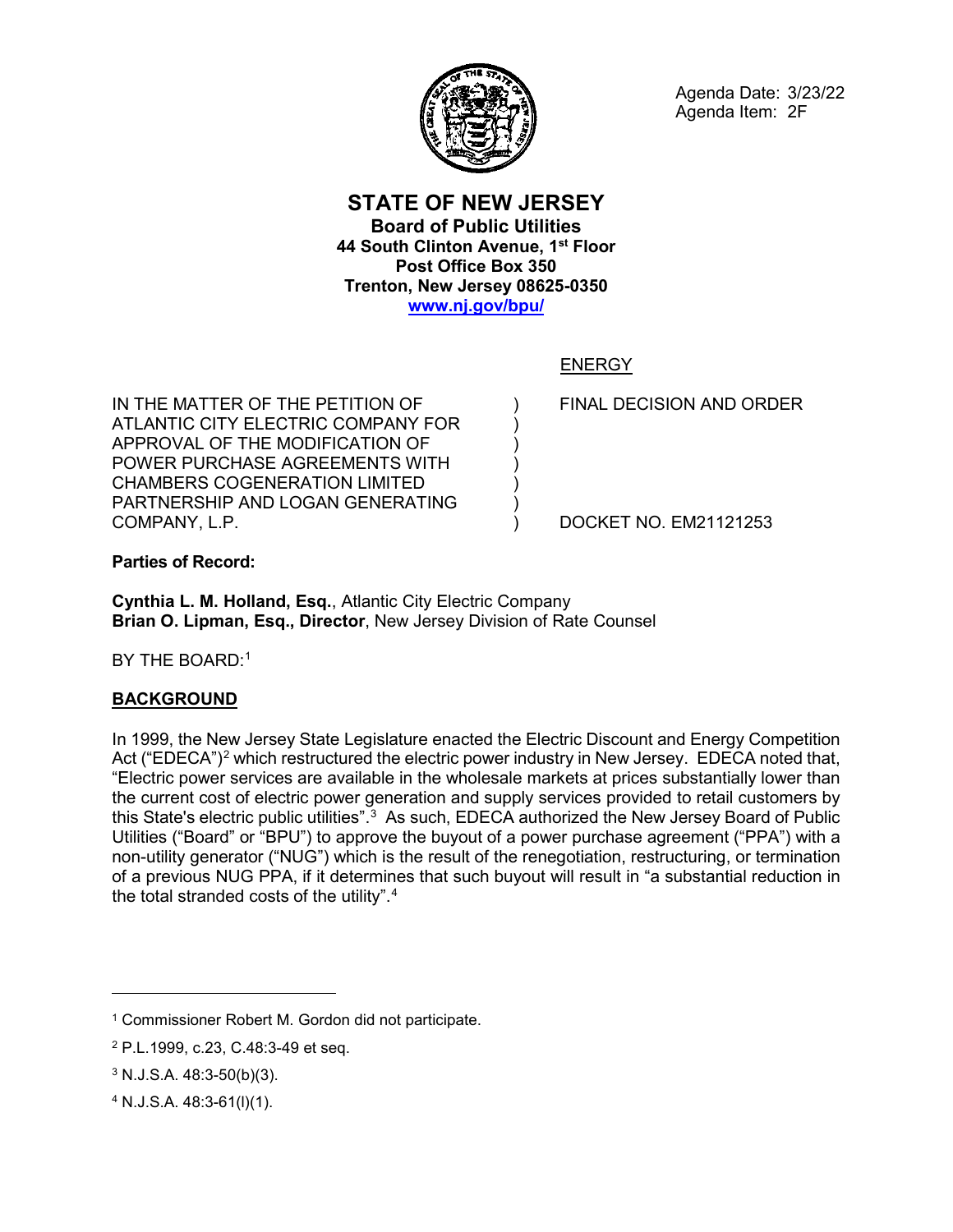Atlantic City Electric Company ("ACE" or "Company") entered into a PPA with Chambers Cogeneration Limited Partnership ("Chambers") in September 1988, under which Chambers agreed to sell 184 megawatts ("MW") of capacity, and up to 173.2 MWh of energy during the winter, and 187.6 MWh of energy during the summer, to ACE. The existing PPA is scheduled to terminate in March 2024. ACE and Chambers are also parties to a separate Power Sales Agreement ("PSA") that monetizes the value of energy and capacity above the maximum values set in the PPA and allows the Company to generate additional revenues for the benefit of customers.

The Company entered into a PPA with Logan Generating Company, L.P. ("Logan") in August 1988, pursuant to which Logan agreed to sell 200 MW of energy and capacity to ACE. The existing PPA is scheduled to terminate in December 2024. Additionally, ACE and Logan are parties to a separate PSA. According to ACE, all energy and capacity purchased by the Company pursuant to the PPAs and the PSAs with Chambers and Logan is sold into the PJM wholesale market in an effort to mitigate cost impacts to ACE customers, and is not used by ACE to supply the needs of its retail distribution customers.

#### **PETITION**

On December 22, 2021, ACE filed a petition with the Board seeking approval of settlement agreements ("Settlement Agreements") between ACE and Chambers, and ACE and Logan, as well as Modified Power Purchase Agreements ("Modified PPAs"), pursuant to which ACE will modify existing PPAs and terminate existing PSAs with Chambers and Logan, respectively ("Petition").

As noted in the Petition, the proposed transaction involves the modification and termination of the last of ACE's contracts to purchase electricity from NUGs. Specifically, ACE requested to modify the existing Chambers and Logan PPAs such that existing interconnection rights would be preserved but coal-fired electric generation would cease, and the existing Chambers and Logan PSAs would be terminated.

According to the Petition, the PPAs would be modified such that certain interconnection rights and obligations in the PPAs will survive and Chambers and Logan may continue to sell into the PJM market for the transition period. The Company stated that this approach will allow status quo operations with respect to the plants until the transaction and transition are completed.

As part of the transaction, ACE will make a series of negotiated fixed monthly payments for the remaining term of the existing PPAs and PSAs, which will be partially offset by customer benefit payments from Chambers and Logan. According to the Petition, these customer benefit payments will result in customer savings of up to \$30 million over the remaining term of the existing agreements, consisting of approximately \$14 million on the Chambers agreement and approximately \$16 million on the Logan agreement. However, the Company noted that the actual amount of customer savings will depend on the date of the closing of the PPA modifications and PSA terminations.

Absent the proposed transaction, ACE estimated that its contract payments to the plants from January 2022 through December 2024 would total approximately \$417.8 million, which would be offset by PJM revenues of approximately \$159.3 million, resulting in total customer costs of approximately \$258.5 million. Under the terms of the transaction, ACE estimated that its payments to the plants from January 2022 through December 2024 would total approximately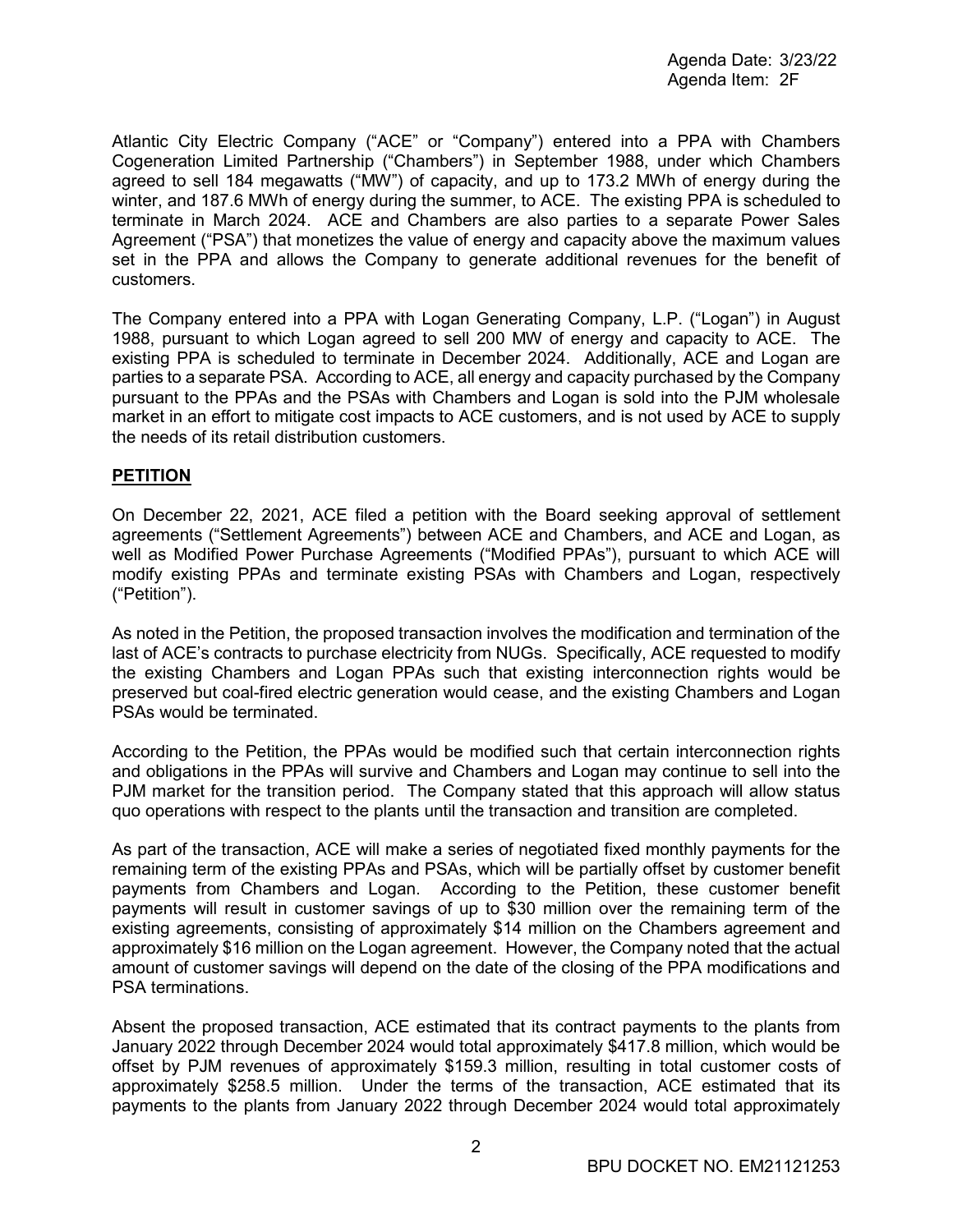\$258.5 million, which would be offset by customer benefit payments from the plants of approximately \$30 million, resulting in total customer costs of approximately \$228.5 million.

Additionally, the proposed transaction would result in the discontinuance of coal-fired electric generation at Chambers and Logan, following brief transition periods. The purpose of the specified transition periods is to facilitate the orderly cessation of coal-fired operations, and in the case of Chambers, to obtain necessary approvals to produce steam using natural gas-fired boilers with fuel oil back-up.

#### **PROCEDURAL HISTORY**

By Order dated January 26, 2022, the Board retained the Petition for hearing and, pursuant to N.J.S.A. 48:2-32, designated Commissioner Dianne Solomon as the Presiding Commissioner authorized to rule on all motions that arise during the pendency of the proceedings and modify any schedules.<sup>[5](#page-2-0)</sup> The January 26, 2022 Order further directed that any entities seeking to intervene or participate in this matter file the appropriate application with the Board by February 9, 2022.

On January 26, 2022, Chambers and Logan submitted comments to the Board in support of the Petition. Chambers and Logan also urged the Board to grant the relief sought by ACE on an expedited schedule.

On February 9, 2022, the Sierra Club, 350NJ-Rockland, and Environment New Jersey submitted joint comments to the Board in support of the Petition.

On February 17, 2022, Commissioner Solomon issued an Order establishing the procedural schedule in this matter.<sup>[6](#page-2-1)</sup> The February 17, 2022 Order also noted that no motions to intervene and/or participate were filed on or before the bar date of February 9, 2022. Therefore, Commissioner Solomon ordered that the parties to this proceeding consisted of the Company and the New Jersey Division of Rate Counsel ("Rate Counsel"). The February 17, 2022 Order also set a deadline for the submission of comments by the parties, with Rate Counsel's comments due on or before March 7, 2022, and ACE's comments due on or before March 14, 2022.

#### **RATE COUNSEL COMMENTS**

On March 7, 2022, Rate Counsel submitted comments in this matter indicating that it did not oppose ACE's proposed contract modification, as ACE's ratepayers would have the opportunity to potentially see reduced payments relative to the current PPAs and PSAs. (Rate Counsel Comments at 1 to 2). However, Rate Counsel expressed concern about the environmental benefits associated with the transaction, as the contract would allow the plants to potentially resume electric generation with new gas-fired generation. (Id. at 2). Rate Counsel further stated

<span id="page-2-0"></span><sup>&</sup>lt;sup>5</sup> In re the Petition of Atlantic City Electric Company for Approval of the Modification of Power Purchase Agreements with Chambers Cogeneration Limited Partnership and Logan Generating Company, L.P., Order Designating Commissioner and Setting Manner of Service and Bar Date, BPU Docket No. EM21121253, Order dated January 26, 2022 ("January 26, 2022 Order").

<span id="page-2-1"></span><sup>&</sup>lt;sup>6</sup> In re the Petition of Atlantic City Electric Company for Approval of the Modification of Power Purchase Agreements with Chambers Cogeneration Limited Partnership and Logan Generating Company, L.P., Order Setting Procedural Schedule and Ruling on Motions to Intervene and Participate, BPU Docket No. EM21121253, Order dated February 17, 2022 ("February 17, 2022 Order").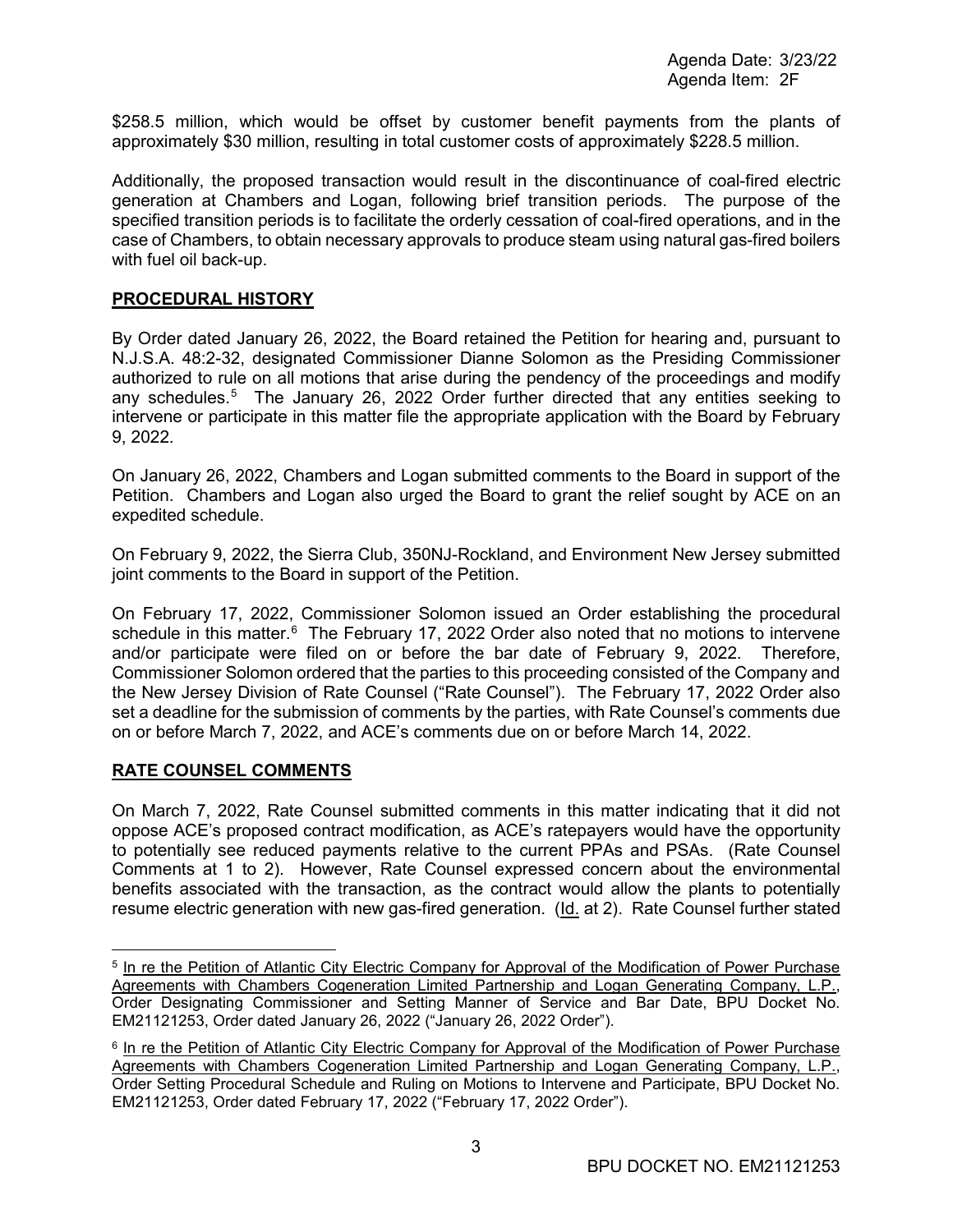that the justness and reasonableness of the payments set forth in the Settlement Agreements remains uncertain because the payment schedule is dependent on the timing of the closing, and total customer benefits are dependent on future energy and capacity prices. (Id.) Therefore, Rate Counsel recommended that the Board require ACE to track how much revenue would have been earned had ACE continued to sell the plants' capacity and energy into the PJM markets, rather than enter into these agreements. (Id. at 13). According to Rate Counsel, this data will help inform the parties of the true financial value of this transaction and assist in negotiating future agreements. (Id.)

### **ACE COMMENTS**

On March 11, 2022, ACE submitted reply comments in this matter. ACE stated that there was no opposition to its proposed transaction by any party. (ACE Comments at 1). Additionally, the Company asserted that its request fully satisfied the applicable standard of review codified at N.J.S.A. 48:3-61(l)(1). (Id. at 3). However, ACE took exception to Rate Counsel's recommendation that the Board require ACE to track the revenue level that would have been earned if ACE continued to sell capacity and energy in the PJM markets rather than enter these agreements. Specifically, ACE argued that Rate Counsel cannot attach strings to this transaction in the form of additional reporting to later confirm, to Rate Counsel's satisfaction, "the true financial value of this transaction." (Id. at 4).

Further, ACE opined that conditioning the Board's approval on additional reporting, as suggested by Rate Counsel, could undermine the transaction. (Id. at 5). According to ACE, it is unlikely that reporting on this data will assist in negotiating future agreements, as ACE's NUG contracts are the last such agreements. (Id.) Additionally, ACE stated that even if energy and capacity prices increase compared to projections, it does not guarantee that customers would have been better off had the existing agreements continued. (Id.) In particular, the Company stated that Rate Counsel did not account for the risk in monetizing capacity revenue at PJM, as penalties for nonperformance could eliminate some, if not all, capacity revenue. (Id.) Further, ACE stated that factors such as coal price increases, longer outages, and higher environmental costs could increase the units' marginal cost to PJM, which could cut into any potential margin offered by higher energy prices. (Id.) Therefore, ACE urged the Board not to condition the approval of the transaction on such reporting. (Id.)

Additionally, ACE stated that the transaction will end coal-fired generation in New Jersey, consistent with State policy, while requiring Logan and Chambers to cause any future owners of the units or the associated real property not to combust coal at the units or at the associated real property. (Id. at 6). ACE stated that a final Board Order is a condition precedent to closing of these contracts, and noted the Company is willing to accept a letter from Rate Counsel indicating that it would not appeal the Order. (Id.) Should Rate Counsel not timely consent to not appealing the Order, ACE indicated that it will "explore other reasonable options to ensure that ratepayers receive the benefits of these PPA modifications." (Id.) ACE requested that the Board approve the transaction without condition and by Order effective immediately. (Id. at 7).

#### **DISCUSSION AND FINDINGS**

The Board reviewed the record in this proceeding, including the Petition, discovery, and comments received. The Board also considered ACE's responsibility to make reasonable efforts to renegotiate its NUG contracts with Chambers and Logan to mitigate its stranded costs, consistent with the objectives of EDECA and the terms of the Board's Order in Docket No.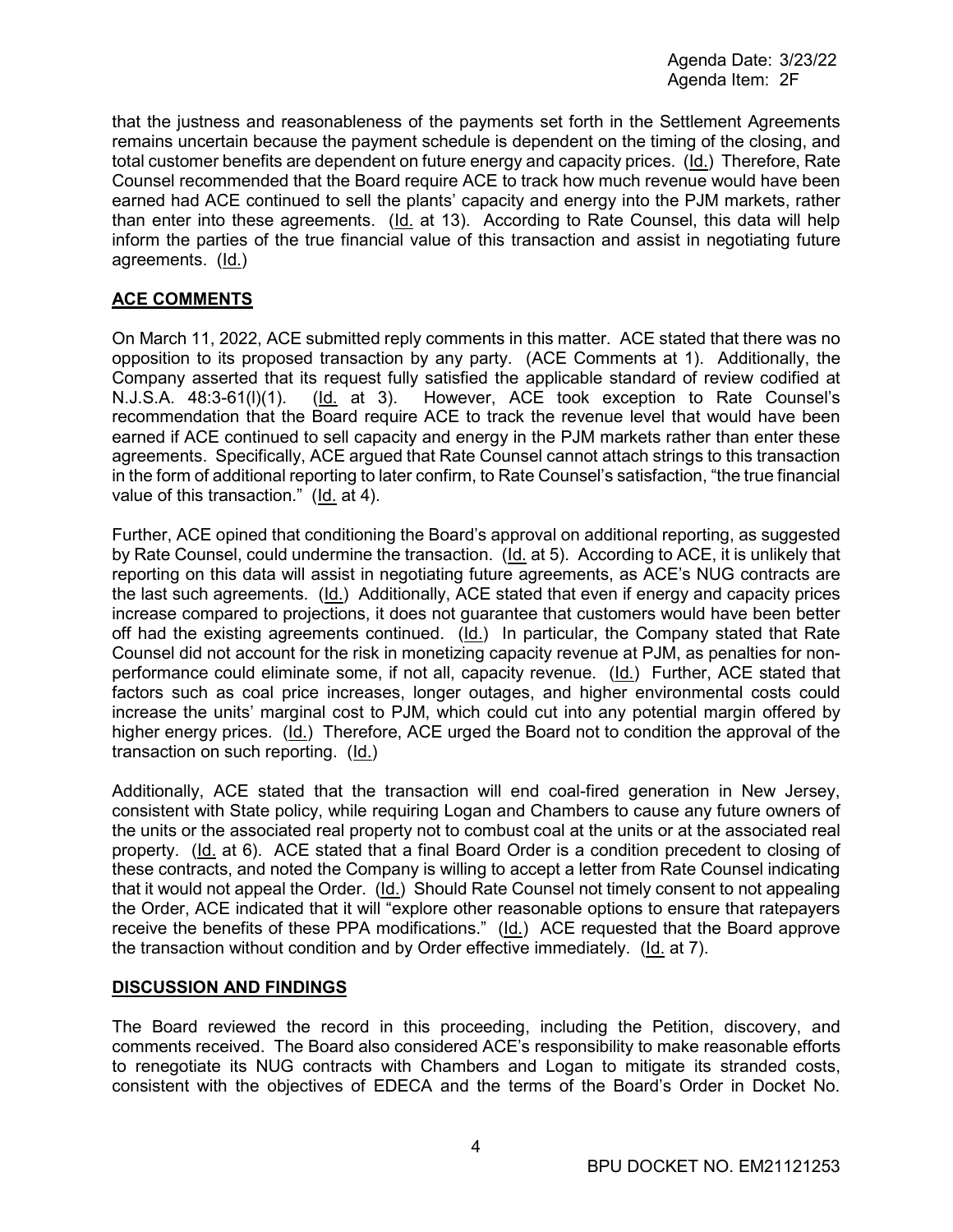ER13030186. [7](#page-4-0) As such, and based upon its review, the Board is **HEREBY SATISFIED** that the Company's claimed savings to customers is reasonably supported by the Petition and related analysis of the relevant information, including the consideration of forward energy prices, simulated dispatch of the plants, and projected capacity prices. [8](#page-4-1) Accordingly, the Board **HEREBY FINDS** the Company's proposed payments to Chambers and Logan, as required under the Settlement Agreements, to be just and reasonable, and the Board **FURTHER FINDS** that the Settlement Agreements and Modified PPAs, based upon current projections, will substantially reduce the Company's stranded costs, as required by N.J.S.A. 48:3-61(l)(1), and are in the public interest.

The Board notes that the proposed transaction includes an agreement among ACE, Chambers, and Logan that coal-fired electric generation will cease at the facilities permanently, following brief transition periods. By discontinuing coal-fired electric generation at the plants, the last remaining sources of large-scale coal-fired generation in New Jersey will be eliminated. As noted in the 2019 New Jersey Energy Master Plan, "New Jersey has seen a steady decrease in greenhouse gas emissions, a decline that has indeed been largely due to the closing of coal plants in the state."[9](#page-4-2) As such, the cessation of coal-fired generation at Chambers and Logan, as described in the Settlement Agreements, will reduce the emission of carbon and other pollutants within the State, which will help to further the goals of the EMP. Therefore, the Board **HEREBY FINDS** that the cessation of the use of coal at the Chambers and Logan facilities provides environmental benefits to customers and the State, and is in the public interest.

The Board is cognizant of Rate Counsel's recommendation that the Company be required to track its expected revenues associated with the plants in the absence of this transaction. According to Rate Counsel, this recommendation would "help inform the parties of the true financial value of this transaction and assist in negotiating future agreements."[10](#page-4-3) The Company subsequently took exception to Rate Counsel's recommendation, arguing that it would be impossible to provide Rate Counsel's requested analysis, and that such a condition could undermine the transaction.<sup>11</sup> The Board acknowledges the Company's concern that there would be insufficient information available to enable it to provide a highly accurate evaluation of the transaction, as factors such as generation output, outage duration, and environmental costs would remain unknown following the closing of the transaction. However, the Board believes that it would be appropriate for the Company to provide additional information following the closing of this transaction which would allow the parties to gauge the efficacy of the Modified PPAs and Settlement Agreements. Accordingly, the Board **HEREBY DIRECTS** ACE to collaborate with Board Staff and Rate Counsel

<span id="page-4-0"></span> <sup>7</sup> In re the Petition of Atlantic City Electric Company to Reconcile and Update the Level of its Non-Utility Generation Charge ("NGC"), its Societal Benefits Charge ("SBC") and its Systems Control Charge ("SCC") (2013), BPU Docket No. ER13030186, Order dated May 29, 2013. See Page 5, Paragraph 8, in which the parties agreed that "ACE will make a good faith effort to re-initiate discussions" with Chambers and Logan "regarding possible renegotiation of the NUG contracts and mitigation of the costs incurred thereunder."

<span id="page-4-1"></span><sup>&</sup>lt;sup>8</sup> The Board notes that the Company's estimates were based upon monthly customer benefit payments by Chambers and Logan beginning in January 2022. However, monthly customer benefit payments will not commence until the Board has approved the proposal and the various contract modifications and terminations have closed. Therefore, the actual customer benefit payments by Chambers and Logan will ultimately total less than \$30 million.

<span id="page-4-2"></span><sup>9</sup> See 2019 New Jersey Energy Master Plan: Pathway to 2050 ("EMP"), at Page 20.

<span id="page-4-3"></span><sup>10</sup> Rate Counsel Comments at 13.

<span id="page-4-4"></span><sup>11</sup> ACE Comments at 5.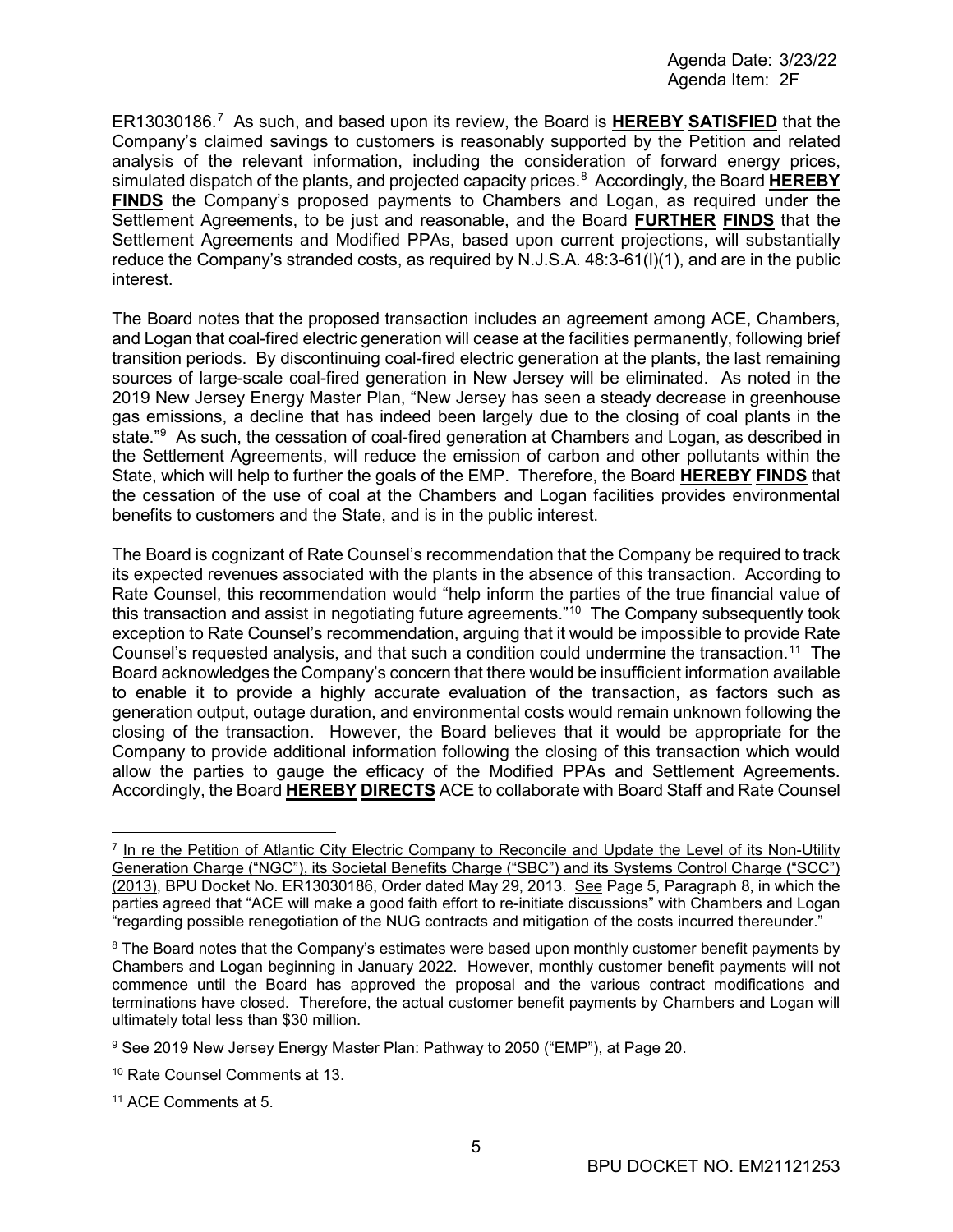within the Company's current Non-Utility Generation Charge ("NGC") proceeding (Docket No. ER22020038) in developing information to be filed in future NGC matters that will assist Board Staff and Rate Counsel in evaluating the cost effectiveness of this transaction. [12](#page-5-0)

Therefore, the Board **HEREBY FINDS** that the proposed transaction, based upon current projections, will provide a net benefit to ACE customers and to the State. Additionally, the Board **FURTHER FINDS** that the transaction includes appropriate safeguards to protect ratepayers from the risks associated with non-payment, potential PJM penalties, as well as the risks of any costs associated with plant closures, operations, and the termination of the contracts. Accordingly, the Board **HEREBY APPROVES** the Settlement Agreements and Modified PPAs, for which the associated costs will be subject to review and recovery in the Company's future NGC filings.

The Board **HEREBY DIRECTS** ACE to provide the following information:

- 1. Within 15 days of the closing of the PPA modification and PSA termination, ACE shall provide notification of the closing to the Board and Rate Counsel, which shall include updated payment schedules which detail the Company's fixed monthly payments to each plant, the monthly customer benefit payments to be received from Chambers and Logan, and a summary explaining any material difference between the final payments and benefits and the estimated payments and benefits.
- 2. Within 15 days of the cessation of coal-fired electric generation at Chambers, ACE shall provide notification to the Board and Rate Counsel that coal-fired generation has ceased at Chambers.
- 3. Within 15 days of the cessation of coal-fired electric generation at Logan, ACE shall provide notification to the Board and Rate Counsel that coal-fired generation has ceased at Logan.
- 4. Within 30 days of the commencement of the production of steam using natural gasfired boilers with fuel oil back-up at Chambers, ACE shall provide notification of this commencement to the Board and Rate Counsel.

The Board **HEREBY RATIFIES** the decisions made by Commissioner Solomon during the pendency of this proceeding for the reasons stated in the February 17, 2022 Order.

The Company's costs remain subject to audit by the Board. This Decision and Order shall not preclude nor prohibit the Board from taking any actions determined to be appropriate as a result of any such audit.

<span id="page-5-0"></span><sup>&</sup>lt;sup>12</sup> In re the Petition of Atlantic City Electric Company to Reconcile and Update the Level of its Non-Utility Generation Charge and its Societal Benefits Charge (2022), BPU Docket No. ER22020038, Petition dated February 1, 2022.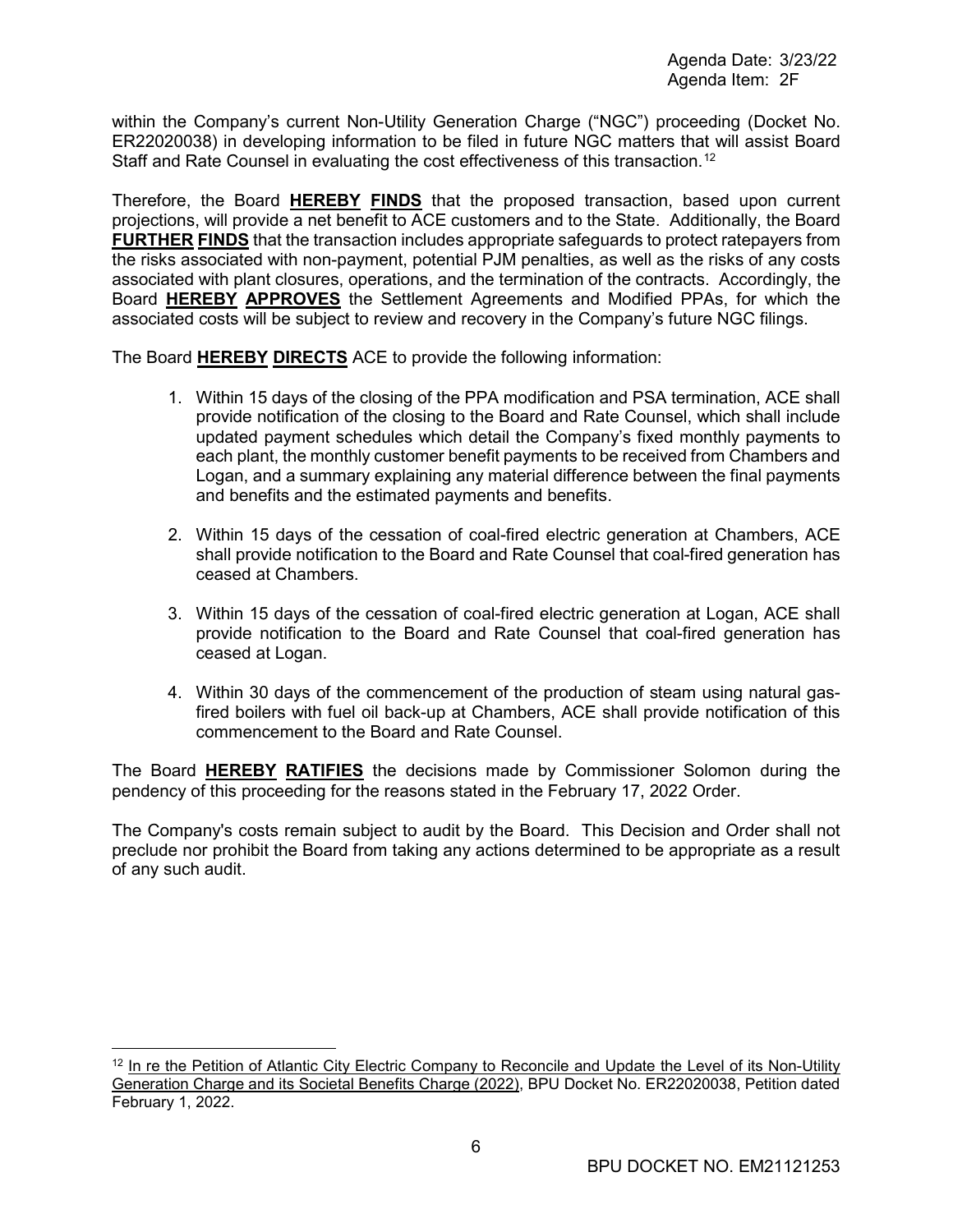This Order shall be effective on March 23, 2022.

DATED: March 23, 2022 <br>  $\bigcap$ BY:

**FIORDALISC** RESIDENT

OLDEN COMMISSIONER COMMISSIONER

SOLOMON

Capendr  $=$  china

UPENDRA J. CHIVUKULA **COMMISSIONER** 

ATTEST:

Arde Camarlo Welch

**SECRETARY**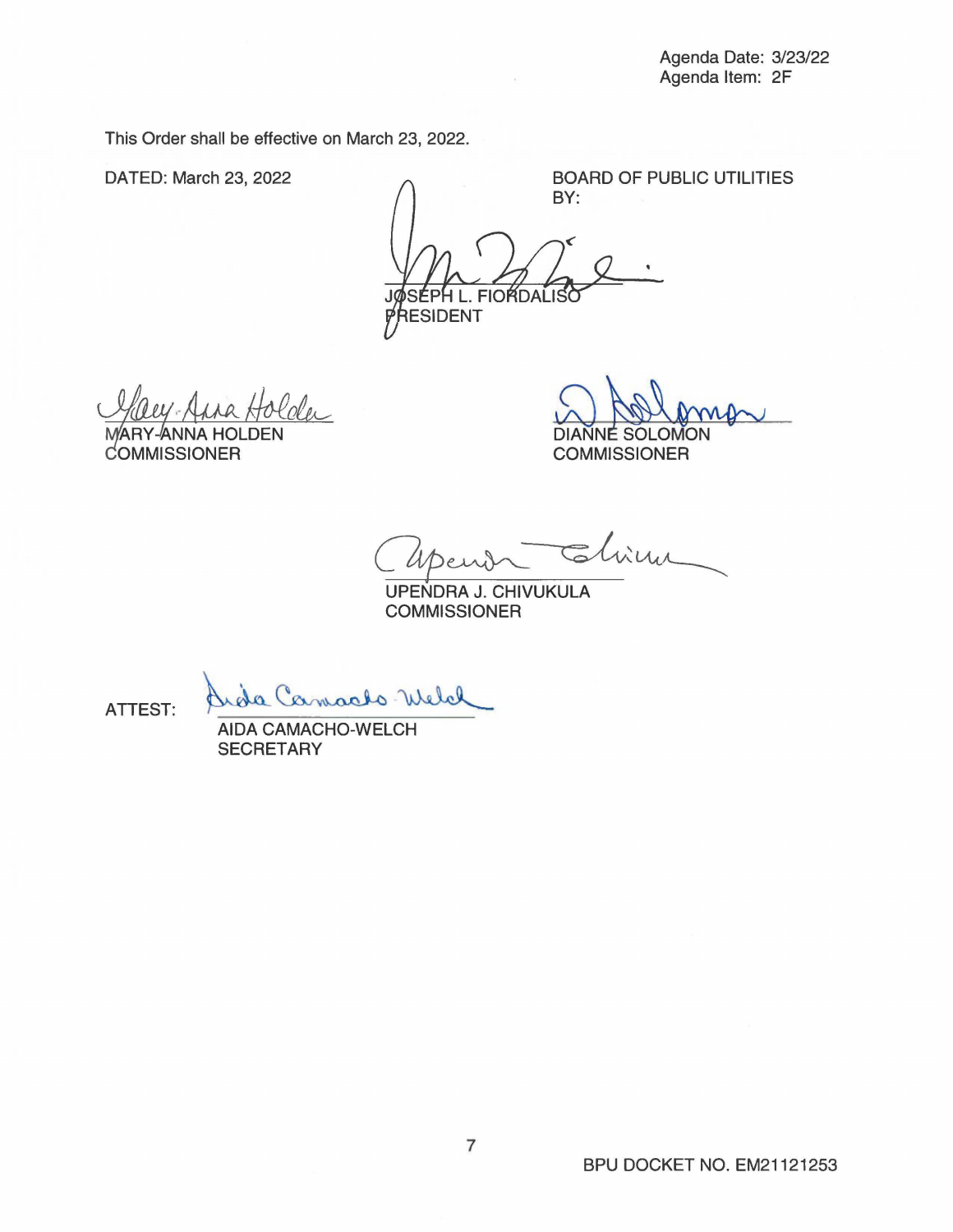#### IN THE MATTER OF THE PETITION OF ATLANTIC CITY ELECTRIC COMPANY FOR APPROVAL OF THE MODIFICATION OF POWER PURCHASE AGREEMENTS WITH CHAMBERS COGENERATION LIMITED PARTNERSHIP AND LOGAN GENERATING COMPANY, L.P.

## DOCKET NO. EM21121253

## **SERVICE LIST**

| <b>ACE</b><br>500 N. Wakefield Drive<br>P.O. Box 6066<br>Newark, DE 19714-6066                                                                                                                                                                                                                                                                                                                                                                                                                                                                                                                                                                                                                         | <b>Board of Public Utilities</b><br>44 South Clinton Avenue, 1 <sup>st</sup> Floor<br>Post Office Box 350<br>Trenton, NJ 08625-0350                                                                                                                                                                                                                                                                                                                                                                                                                                                                                                                        |
|--------------------------------------------------------------------------------------------------------------------------------------------------------------------------------------------------------------------------------------------------------------------------------------------------------------------------------------------------------------------------------------------------------------------------------------------------------------------------------------------------------------------------------------------------------------------------------------------------------------------------------------------------------------------------------------------------------|------------------------------------------------------------------------------------------------------------------------------------------------------------------------------------------------------------------------------------------------------------------------------------------------------------------------------------------------------------------------------------------------------------------------------------------------------------------------------------------------------------------------------------------------------------------------------------------------------------------------------------------------------------|
| Cynthia L.M. Holland, Esq.<br><b>Assistant General Counsel</b><br>cynthia.holland@exeloncorp.com<br>Marisa Slaten, Esq.<br>Director, Regulatory Strategy & Services<br>marisa.slaten@exeloncorp.com<br><b>Heather Hall</b><br>Manager, New Jersey Regulatory Affairs<br>heather.hall@pepcoholdings.com<br>Philip J. Passanante, Esq.<br><b>Assistant General Counsel</b><br>philip.passanante@pepcoholdings.com<br>Mario Giovannini<br>Director, Energy Acquisition<br>mario.giovannini@pepcoholdings.com<br>Susan DeVito<br>Director, Pricing and Regulatory<br><b>Services</b><br>susan.devito@pepcoholdings.com<br>Thomas M. Hahn<br><b>Principal Rate Analyst</b><br>thomas.hahn@pepcoholdings.com | <b>Secretary of the Board</b><br>board.secretary@bpu.nj.gov<br>Bob Brabston, Esq., Executive Director<br>robert.brabston@bpu.nj.gov<br>Stacy Peterson, Deputy Executive Director<br>stacy.peterson@bpu.nj.gov<br><b>Chief of Staff's Office</b><br>Taryn Boland, Chief of Staff<br>taryn.boland@bpu.nj.gov<br>Division of Energy<br>Paul Lupo, Acting Director<br>paul.lupo@bpu.nj.gov<br>Jacqueline Galka<br>jacqueline.galka@bpu.nj.gov<br>David Brown<br>david.brown@bpu.nj.gov<br><b>Counsel's Office</b><br>Abe Silverman, Esq., General Counsel<br>abe.silverman@bpu.nj.gov<br>Heather Weisband, Esq., Senior Counsel<br>heather.weisband@bpu.nj.gov |
|                                                                                                                                                                                                                                                                                                                                                                                                                                                                                                                                                                                                                                                                                                        |                                                                                                                                                                                                                                                                                                                                                                                                                                                                                                                                                                                                                                                            |